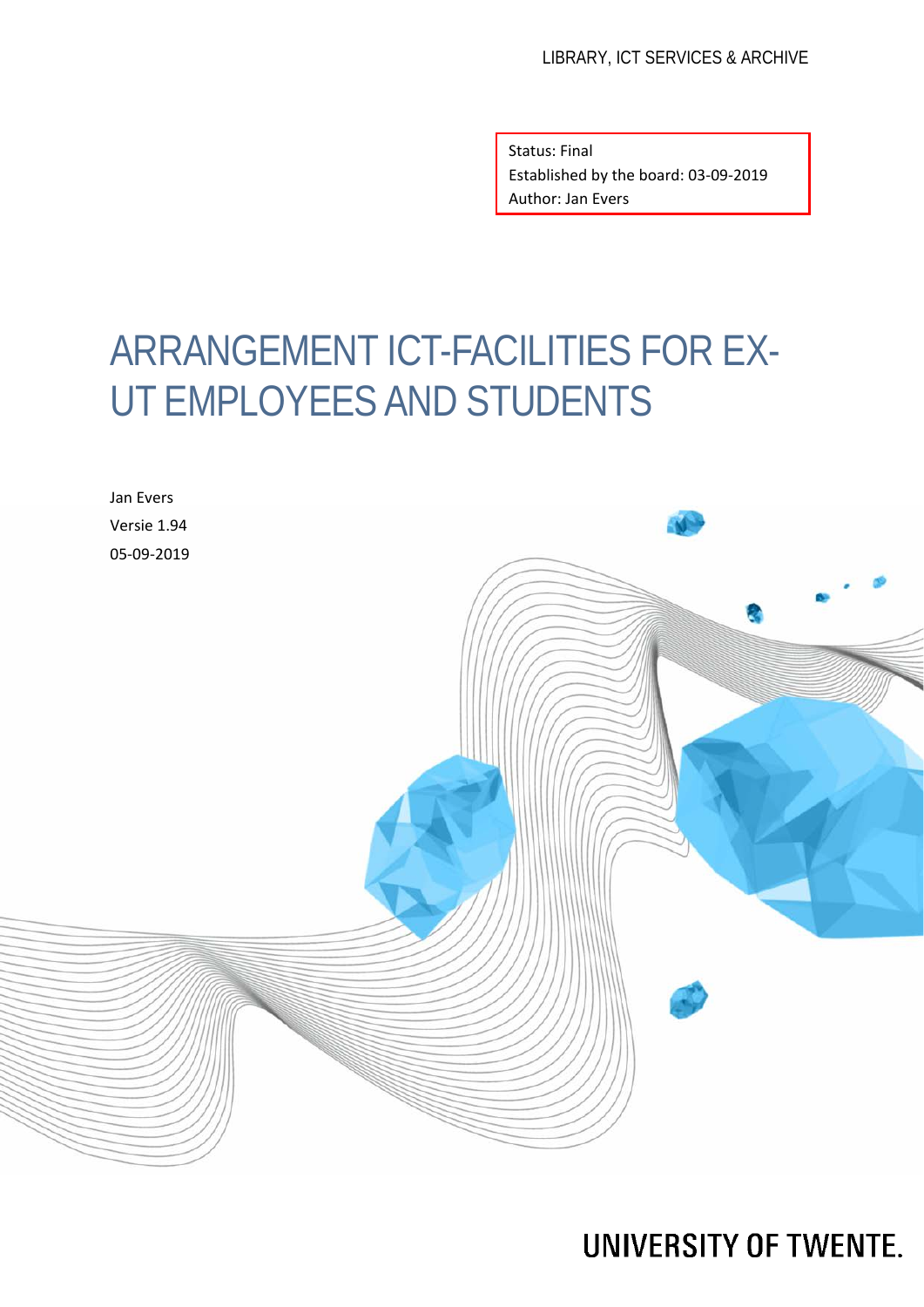### COLOFON

ORGANISATIE

Library, ICT Services & Archive

TITEL

Arrangement ICT-facilities for ex-UT employees and students

KENMERK

#### UIM/181203/brk

VERSIE (STATUS)

1.94

DATUM 05-09-2019

AUTEUR(S) Jan Evers

#### COPYRIGHT

© Universiteit Twente, Nederland.

*Alle rechten voorbehouden. Niets uit deze uitgave mag worden verveelvoudigd, opgeslagen in een geautomatiseerd gegevensbestand, of openbaar gemaakt, in enige vorm of op enigerlei wijze, hetzij elektronisch, mechanisch, door fotokopieën, opnamen of op enige andere manier, zonder voorafgaande schriftelijke toestemming van de Universiteit Twente.*

#### **DOCUMENTHISTORY**

| <b>VERSIE</b> | <b>DATUM</b> | <b>AUTEUR(S)</b> | <b>OPMERKINGEN</b>                                     |
|---------------|--------------|------------------|--------------------------------------------------------|
| 1.0           | 2009         | Wim Koolhoven    | Definitieve versie regeling                            |
| 1.6           | 03-12-2018   | Rianne te Brake  | Afschaffing standaard grace period                     |
| 1.7           | 13-12-2018   | Rianne te Brake  | opmerkingen security overleg verwerkt                  |
| 1.8           | 21-03-2019   | Jan Evers        | Opmerkingen MT LISA verwerkt; voorstel grace periode   |
|               |              |                  | in lijn met wensen en haalbaarheid bibliotheek         |
| 1.9           | 08-04-2019   | Jan Evers        | Opmerkingen Olga, Marjolein, Henk verwerkt             |
|               |              |                  | (verduidelijking grace period, student 1 mnd,          |
|               |              |                  | medewerker 3 mnd, verlening medewerker per 3 mnd 4     |
|               |              |                  | wkn voor verlopen grace period)                        |
| 1.91          | 17-04-2019   | Jan Evers        | Leidinggevende kan besluiten tot geen grace period     |
|               |              |                  | Toelichting persoonlijke dataopslag toegevoegd         |
| 1.92          | 08-05-2019   | Jan Evers        | MT LISA: grace period OBP beperken tot 1 mnd           |
| 1.93          | 24-06-2019   | Jan Evers        | Opmerkingen UCB 4/6 verwerkt: handhaven 12 mnd         |
|               |              |                  | grace period voor wetensch personeel, toegang tot mail |
|               |              |                  | belangrijk, andere (dure) licenties stoppen            |
| 1.94          | 05-09-2019   | Jan Evers        | Verlenging grace period via HR ipv ICT service desk    |

#### DISTRIBUTIONLIST

| <b>VERSIE</b> | <b>DATUM</b> | AUTEUR(S)       | <b>GEDISTRIBUEERD AAN</b>                          |
|---------------|--------------|-----------------|----------------------------------------------------|
| 1.5           | 22-11-2018   | Rianne te Brake | Jan Evers / Henk Swaters / Marc Berenschot / Peter |
|               |              |                 | Peters / Erna van der Zandt / Wim Olijslager       |
| 1.6           | 06-12-2018   | Rianne te Brake | Jan Evers / Henk Swaters / Marc Berenschot / Peter |
|               |              |                 | Peters / Erna van der Zandt / Wim Olijslager       |
| 1.7           | 14-01-2019   | Rianne te Brake | <b>MT LISA</b>                                     |
| 1.8           | 21-03-2019   | Jan Evers       | Olga Steen, Marjolein Drent, Henk Swaters          |
| 1.9           | 08-04-2019   | Jan Evers       | Olga Steen, Marjolein Drent, Henk Swaters          |
| 1.91          | 17-04-2019   | Jan Evers       | <b>MT LISA</b>                                     |
| 1.92          | 08-05-2019   | Jan Evers       | I-Beraad, UCB                                      |
| 1.93          | 01-07-2019   | Jan Evers       | UCB 09-07-2019: positief advies gegeven            |
|               |              |                 | CvB 03-09-2019: vastgesteld                        |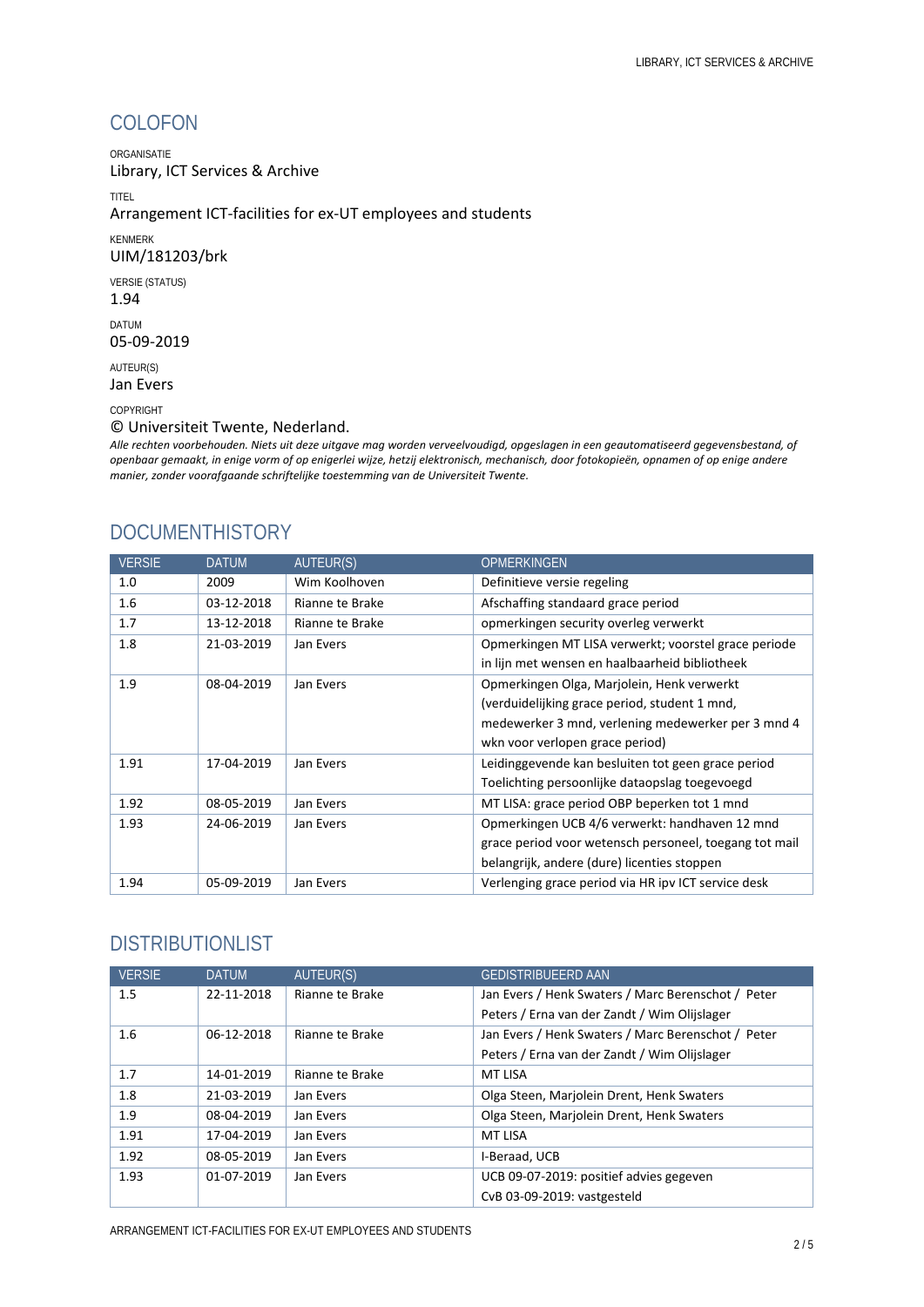### TABLE OF CONTENTS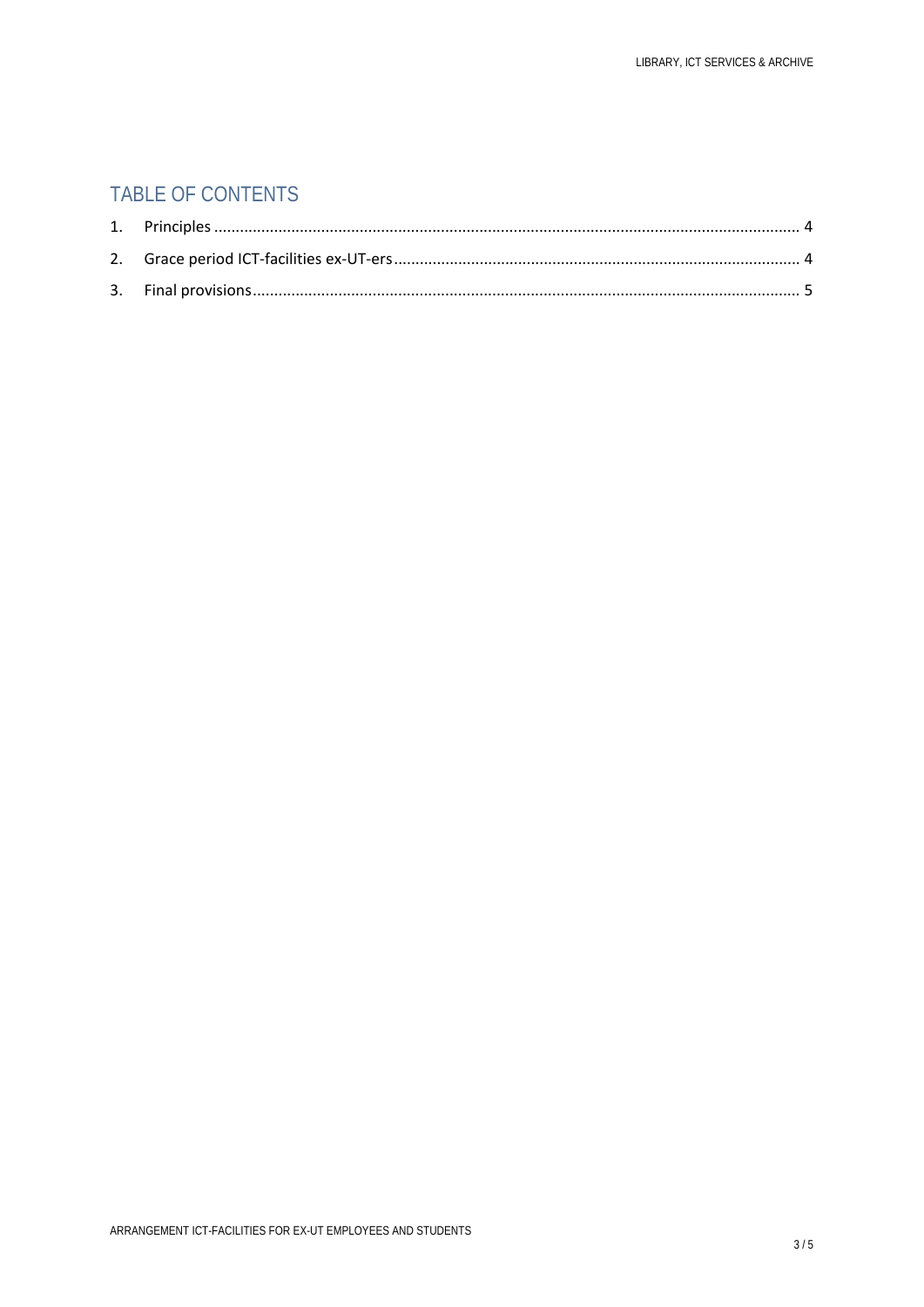## <span id="page-3-0"></span>1. PRINCIPLES

- 1. This arrangement relates to persons who terminate an employment relationship with the UT (exemployees) or are written out in a study (ex- students). This includes the users of a guest registration that is terminated. These persons are registered as such in the staff or student registration system of the UT and have an e-mail address ending in @utwente.nl (ex-staff) or @student.utwente.nl (exstudents). In this arrangement all these persons are referred to as ex-UT-ers.
- 2. The transition from student to alumnus is outside this arrangement, because the graduate student as an alumnus has a different relationship with the UT and receives a new e-mail address (@alumnus.utwente.nl).
- 3. In principle, as of termination of employment or study, ex-UT-ers no longer have access rights to the UT's ICT-facilities as reserved for employees and students of the UT. The UT has no formal relationship anymore with these ex-UT-ers.
- 4. Exception to this principle is possible in accordance with the regulation below. The regulation establishes a standard grace period, following the termination of the formal relationship with the UT.
- 5. After the standard grace period, the ex-UT-er may request a renewal. Approval is granted if this is in the interest of the UT, in the opinion of the manager of the organizational unit with which the ex-UTer had the last formal relationship. Renewal of the grace period is only possible for ex-employees.
- 6. The access rights during the grace period are limited to the minimum necessary package of ICTfacilities in relation to the UT-importance. In general, this will only concern e-mail address, e-mailbox and storage of personal data.

# <span id="page-3-1"></span>2. GRACE PERIOD ICT-FACILITIES EX-UT-ERS

1. When the registration of the institution systems (personnel registration/student registration) shows that the formal relationship of the ex-UT-er with the UT has ended, LISA ensures the closure of access to the ICT-facilities. In addition, for ex- employees LISA removes the contents of the personal emailbox and personal data storage (M-drive, SURFdrive, Google Docs, Office 365, etc. – to the extent created with the personal UT account). Files of the ex-employee in locations other than his personal data storage will continue to exist. Access to institution systems is also closed. For ex-students, LISA deletes the Google account.

During the grace period, the ex-UT-er retains limited access to ICT-facilities. For a description of this, see the articles below.

- 2. There is a standard grace period of 1 month for students, 1 month for support staff (OBP) and 12 months for scientific staff (WP). The ex-UT-er retains limited access to ICT-facilities during this grace period. For business importance, the administrator of the organizational unit to which the employee belongs may decide to a grace period of zero months for the employee. The grace period for an exemployee can be extended to a specified date by submitting a request to the administrator of the organizational unit with which the ex-UT-er had the last formal relationship. When the administrator accords a grace period renewal request, the administrator will pass the end date at least 4 weeks prior to the grace period to the ex-employee and to the HR service desk. This to prevent data loss.
- 3. Ex-UT-ers retain access to the following ICT-facilities during the grace period:
	- Ex-employees:
		- personal e-mailservices, including calendar, task list, and contacts;
		- If applicable: e-mailbox with delegated access;
		- personal data storage;
		- digital library.
	- Ex-students:
		- Google Apps for Education;
		- digital library.

During the grace period, the ex-UT-er retains his or her e-mail address (@utwente.nl or @student.utwente.nl).